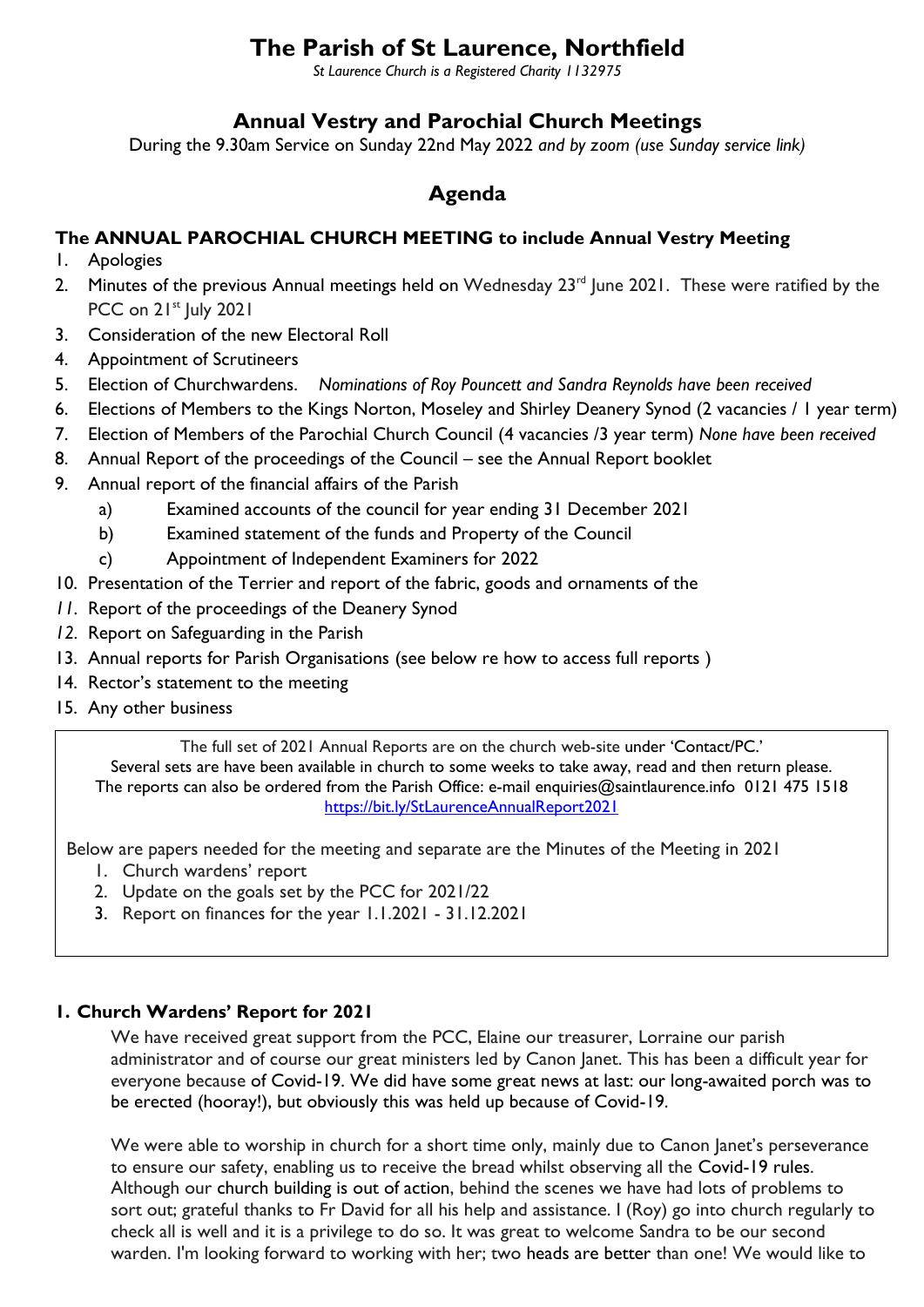extend special thanks to Rowena and Elaine for continuing to operate the Sunday School for our young families, which entails a lot of hard work and organisation. A huge thank you to all those who do so much behind the scenes here in our church; without them and their loyalty we'd be in a poorer place. On a sad note, this year we lost a longstanding member of our church, Clare Blackshaw, a very accomplished and hard-working lady: choir member, Sunday School leader, prolific knitter for teddies to go to poorer countries and much more.

It would seem that with the rollout of the vaccine for everyone, God willing, we may all look forward to the future, when as a congregation we once again worship together fully and safely in this our ancient church of St Laurence (also hopefully admiring our new porch).

*Roy Pouncett and Sandra Reynolds*

### **3. The goals set by the new PCC of July 2021 were the same as for the previous year**

- To work towards an Eco-Church Silver Award, including continuing with the porch and improving heating and lighting. *We have made considerable progress with his, especially with the porch and lighting*
- To get St Laurence Safe Spaces underway: an after-school club and safe space for children of secondary school age vulnerable to knife crime. *This started after Easter in 2021, continued through the summer holidays and has gone from strength to strength. Huge thanks to Fr David for starting this initiative and to Revd Theresa and the team of volunteers for taking it forward.*
- To improve our ability to broadcast worship to enable more people in the community to connect with church. *We now have a relatively stable system for a very modest outlay which seems adequate.*

#### **4. 2021 Finances**

A Statement of Financial Activities for 2021 is on the next page**.** The full accounts are on display in the church porch.

Christian stewardship involves the commitment of time and talents as well as finances. We had hoped to a major review of Financial stewardship in 2021 but it was scaled back as the financial climate is so difficult. However, all members of the Electoral Roll were invited to review their giving and, if possible, change to giving through the Parish Giving Scheme which considerably reduces the administration for our Treasurer and speeds up the payment of Gift Aid. This is gaining momentum.

Coivd-19 has continued to reduce our income; with very few services in church in the early months of 2021 so cash donations were down; there were fewer opportunities for fundraising; the lack of weddings reduced fee income; oneoff community bookings in the Pastoral Centre were not possible until very late in the year. However, planned giving and other donations from the congregation continued though we are very disappointed to discover that donations by cheque do not qualify for the Gift Aid small donations scheme (GASDS.) Quite a few people who had been donating by cash pre-Covid sent in cheques instead. We would like to give thanks to the following organisations for support through grants: National Lottery Heritage Fund (£26,280) for Northfield Revealed Project which includes the interior porch, Harlow Trust, administered by Keble College, (£10,000) for new lighting project, Grantham YorkeTrust (1,745) for our Safe Space for young people project (Larry's.)

We continued to part-furlough our caretaker/sexton until the scheme closed. Due to the closure of the church building, church running costs are down a little. In respect of Common Fund we paid £58,632 which is slightly down on 2020 (£60,040) when we paid slightly above the agreed figure as 'pandemic support' to the Diocese. Note: Common Fund covers the cost of clergy, training and some Diocesan costs. We are up to date with all Gift Aid claims and are very grateful to Elaine Clements for her work on this.

We had a deficit overall deficit of £41,118, of which £11,875 was on the 'day-to-day' expenditure. We have drawn down funds from our designated and restricted funds as appropriate to fund our fabric and community projects.

The full set of accounts include the end of year valuations of our investments. These show unrealised gains of  $£41,312$ which gives us an overall balances of £598,091 look good but £90,180 is restricted and £185,512 is the value of the Pastoral Centre and The Barn which gives us £322,399 in unrestricted funds at the end of 2021. It sounds a lot and gives us confidence to be looking at replacing the heating but if major repairs are needed it will soon disappear..

Nevertheless, we give thanks that overall, we are blessed with sound finances, buildings which we have been able to improve in 2021 in ways which are reducing our carbon footprint and a congregation which continues to give generously. There is much to give thanks for. *Canon Janet*